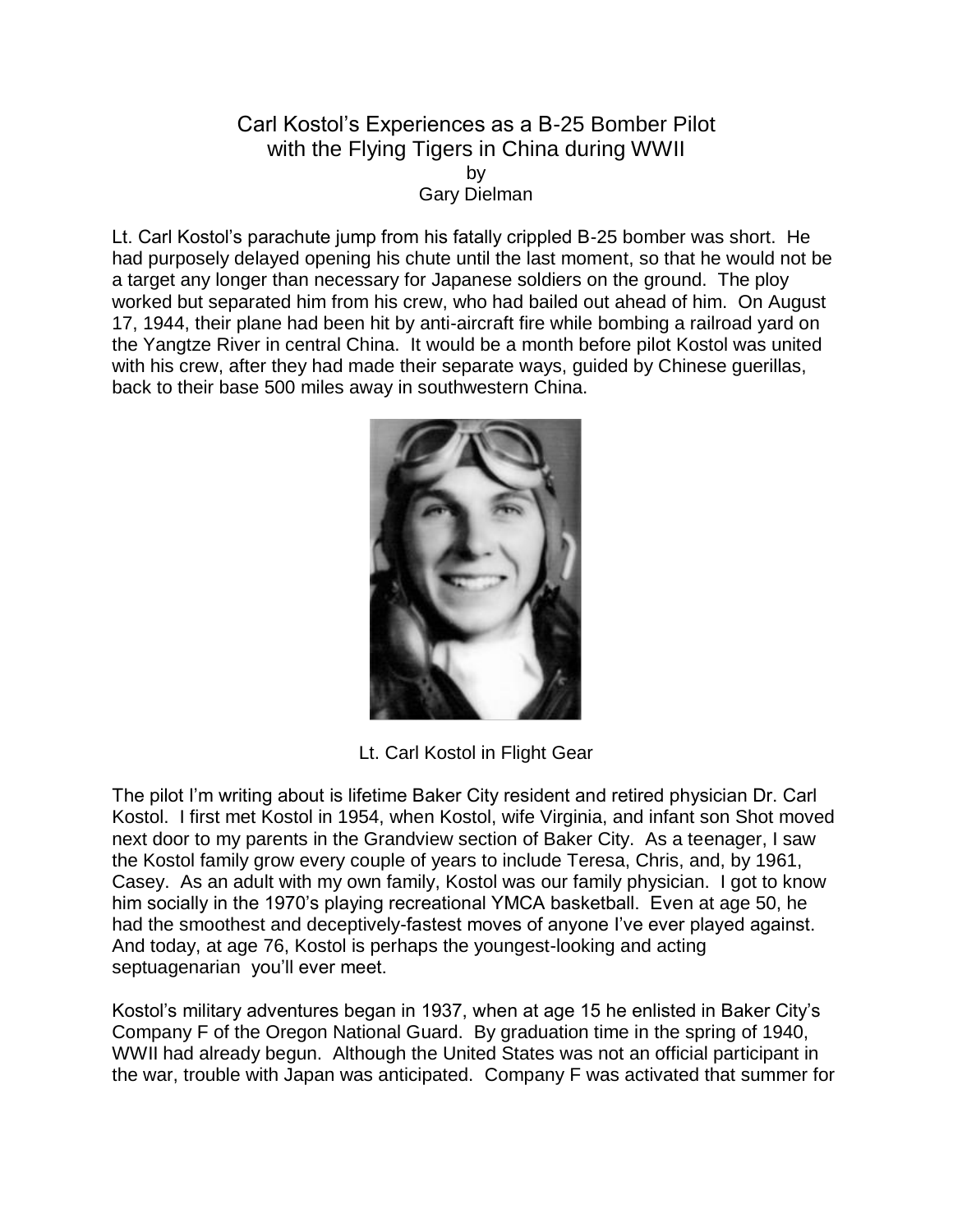further training on what was supposed to be a one year tour of duty. But after a year Company F's tour was extended.

Bored with infantry life, Kostol aspired to get into the Army Air Corps' pilot training but didn't have the required two years of college. But after the Japanese attacked Pearl Harbor, the college requirement was dropped. Kostol applied, was accepted, and in the fall of 1942 began his flight school training at Ontario, California.

At the end of his cadet training in June 1943, Kostol was certified for further training on the P-38 fighter. The P-38 was a twin-engine, twin-fuselage plane, perhaps the most exotic of the military's fighter planes. But Kostol ended up assigned to fly the B-25 bomber with initial training at La Junta, Colorado. "I was crushed over that," says Kostol, who, after he was shot down and eventually returned to the United States, tried again to get into fighter planes. To his chagrin there were 15,000 eager applicants ahead of him. Still today he regrets not getting to fly fighters.



B-25 Bomber, called "Billy Mitchell" Bomber

Instead Kostol flew the B-25, also known as the "Billy Mitchell" bomber, named for the Army's most ardent advocate for U. S. air power. The B-25 was made famous when Jimmy Doolittle led a flight of carrier-launched B-25's on the first bombing raid of Tokyo April 18, 1942.

The B-25 was designed as a medium-range bombing and strafing plane. It had two 14 cylinder engines (1700 hp) and a fin at each end of the tail assembly, which gave the bomber its distinctive appearance. Its maximum range was 1300 miles with a 3000 pound bomb load. Kostol says his planes usually carried six to eight 500-pound bombs or a load of fragmentation bombs.

Armament on the B-25 varied but typically consisted of one or two .50-cal. machine guns in the tail, two .50-cal. machine guns in the top turret, a .50-cal. machine gun at both sides of the waist, two to eight .50-cal. machine guns in the nose, and two .50-cal. Machine guns on each side below the cockpit. In strafing missions, the B-25 could bring to bare eight to twelve forward-pointing .50-cal. machine guns, which might fire a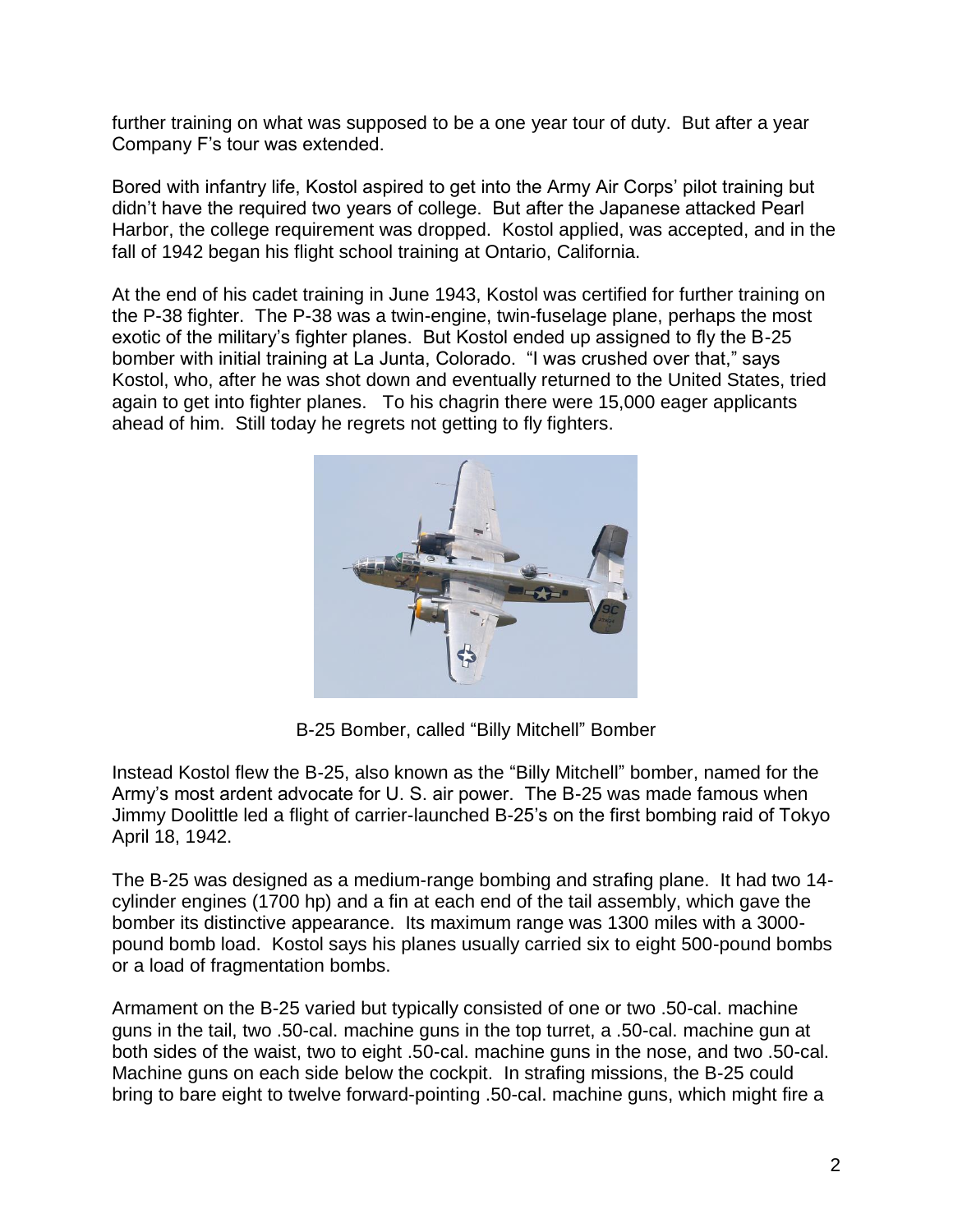couple thousand rounds per mission. An optional weapon was a nose-mounted 75 mm (3-inch) cannon, which at night, Kostol says, spewed spectacular flames 25 yards in front of the ship.

Following a couple months' training on the B-25, Kostol was sent to Columbia, South Carolina, to form up a crew and do more training. In December 1943 Kostol and crew got orders to proceed to Savannah, Georgia, to pick up a B-25 and head for Puerto Rico with sealed destination orders to be opened an hour after take-off. With no little anticipation, they opened their orders to discover they were being assigned to the Eleventh Bombardment Squadron, 341<sup>st</sup> Bombardment Group, 14<sup>th</sup> Air Force (Flying Tigers) at Kweilin (today Guilin) in southwestern China.



Lt. Carl Kostol Home on Leave

Among the many stopping places on their flight east were South America, Ascencion Island in the Atlantic (Christmas day), Accra (Ghana), Khartoum (Sudan), Aden, Karachi (New Year's day 1944), and Agra (India), home of the Taj Mahal and where Kostol was laid up for six days with amoebic dysentery. After recovering, Kostol flew on to the Assam Valley of eastern India (now Bangladesh), then over the "Hump" (southeastern Himalayas) to Kunming, eastern terminus of the famous Burma Road.

Finally in mid-January Kostol's B-25 and two others arrived at the 11<sup>th</sup> Bombardment Squadron's base at Kweilin located about 300 miles northwest of Canton and Hong Kong. That brought to six the number of B-25's at the base, which had just suffered the loss of seven planes in ten days. In fact, Kostol's commander in the States had died there just before Kostol arrived in China. (By the end of WWII, the 11<sup>th</sup> Bombardment Squadron had lost 70 men.)

Shortly after the arrival of the three new bomber crews in China, they received an unnerving greeting from Shanghai Mary, who announced over Japanese radio the name, rank, and serial number of each crew member.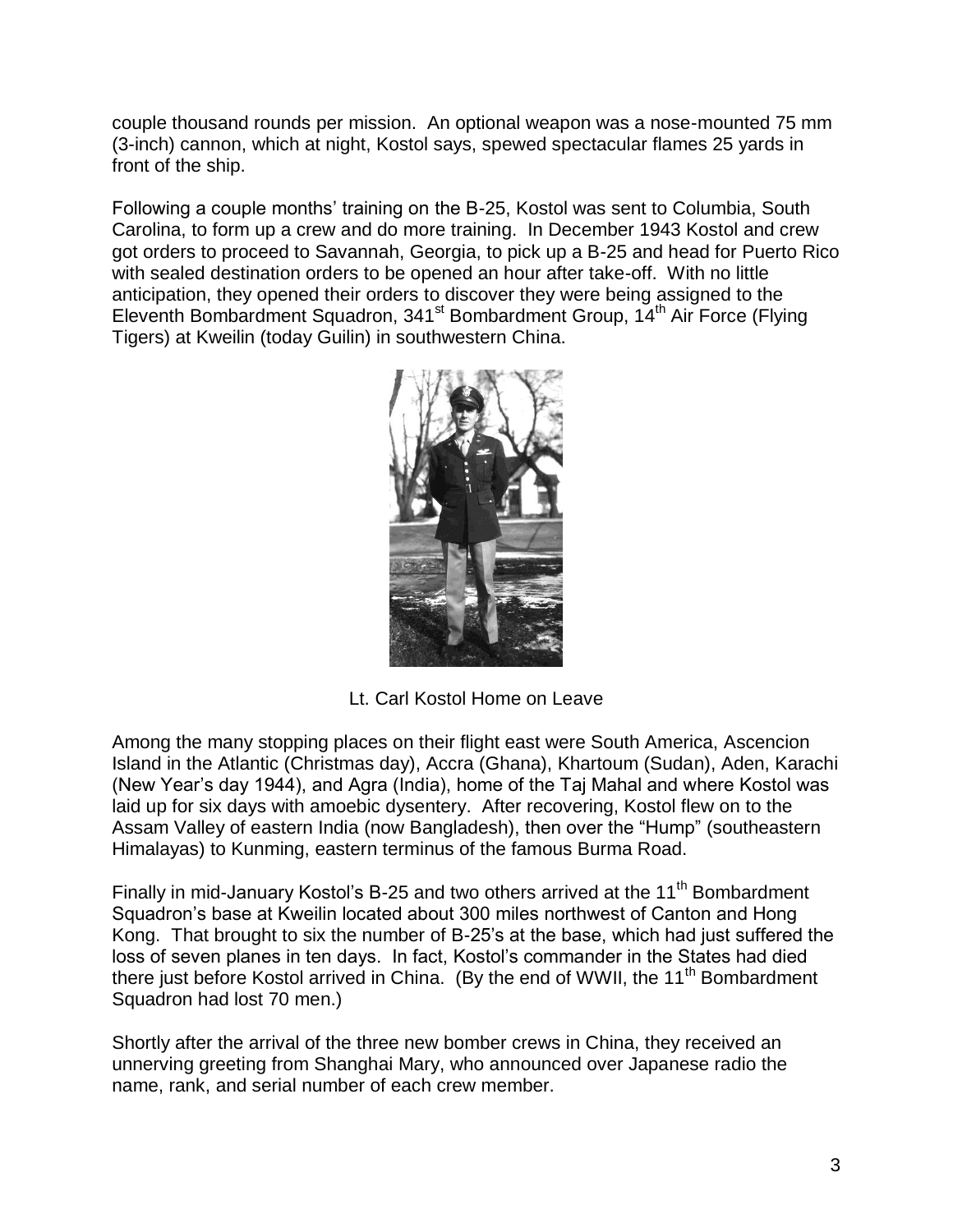Kostol never found out how the Japanese got the information, but it was probably a spy at Kweilin. Kostol experienced how harshly spies were dealt with when one of the men in his hostel forgot to light fire to the out-of-date code books sitting in their heating stove. When their Chinese houseboy was caught retrieving the books from the stove, he was turned over to the Chinese Army which promptly executed him. Another Chinese worker at the airbase was executed for stealing tools.

The day after Kostol arrived at Kweilin, the commander ordered up a six-plane mission to do a "sea sweep" over the South China Sea looking for Japanese ships to bomb. Kostol flew as co-pilot on this mission, as he did on his first seven missions, in order to get experience in combat. Kostol's plane and one other made two bombing runs at a 300-ft. merchant vessel with each plane scoring direct hits on the second run. Upon leaving the area, the ship was sinking with only its superstructure visible above the water.



Lt. Carl Kostol Posed for this Portrait Before Leaving for China

A few days later, Kostol's plane scored another direct hit on a freighter southwest of Hong Kong. Kostol says the ship doubled in the middle, just like in the movies, and quickly sank. The crew wrapped up the mission with a run at another freighter strafing it with its numerous .50-cal. machine guns.

On his third mission, six B-25's bombed Kaitak Airport at Hong Kong. Several of their P-40 fighter escort planes were shot down by fast-diving Japanese Tojo fighter planes. Kostol says that for the most part the fighter escort was able to engage attacking Japanese fighters preventing them from reaching the bombers. One exception was on Kostol's fifth mission, a bombing raid on the railroad yards at Kiukiang (Guijiang) on the Yangtze River, where Kostol would be shot down several months later. A Japanese Zero pilot penetrated the fighter escort and impressed Kostol by flying under the B-25, then coming back at them with his guns firing while still upside-down during an Immelmann roll.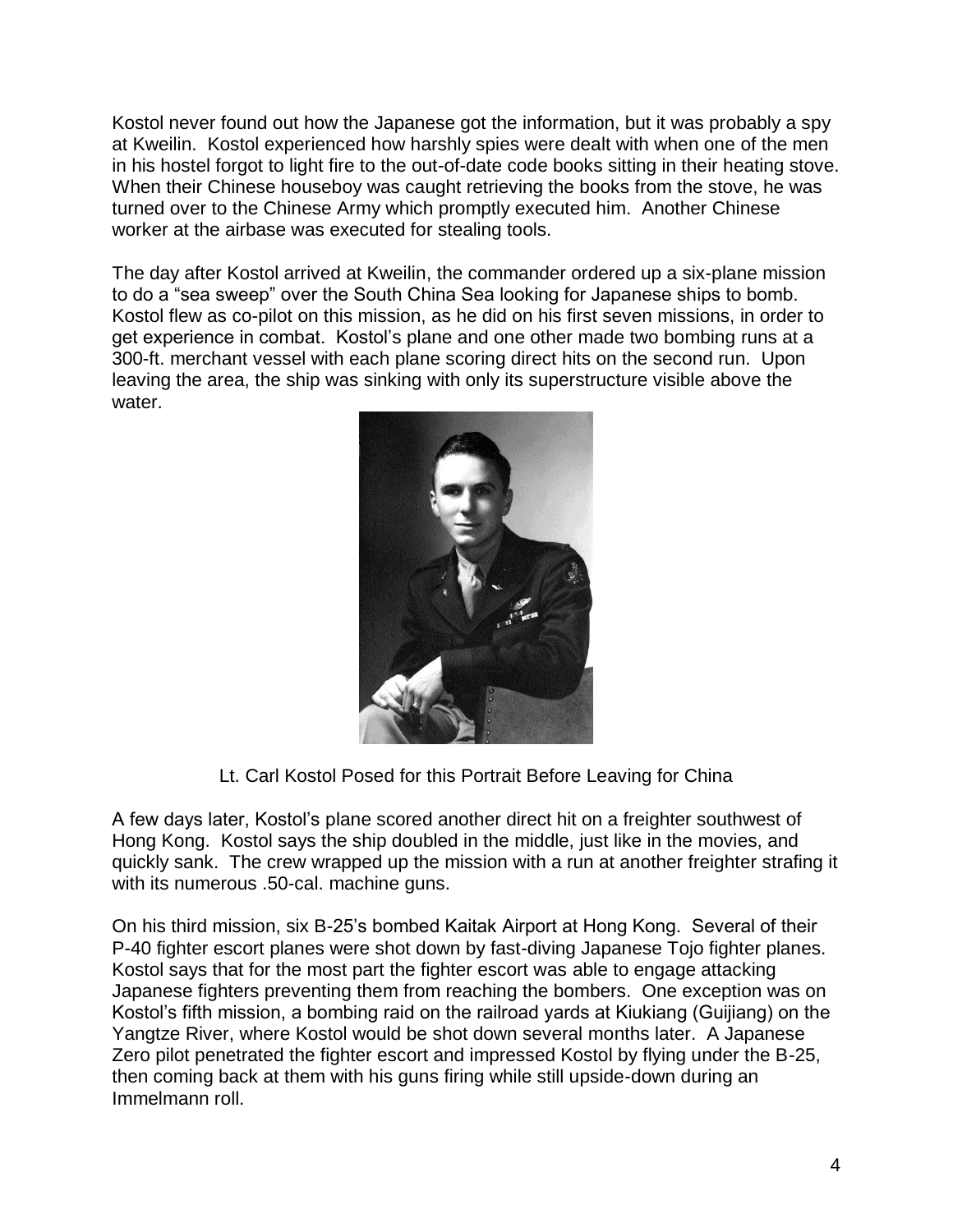Kostol says his seventh was a "fabulous mission." Six B-25's, accompanied by twentythree P-40 fighter planes, attacked the airport at Kiungshan on the north end of Hainan Island off the coast of Vietnam. Kostol's plane almost had to turn back before the attack, because an oil pressure gauge showed zero. But, since the engine temperature was normal, they decided to continue the mission.

In order to avoid Japanese radar, the planes flew so close to the water that prop wash from the lead planes sprayed following planes. Upon reaching their target, the bombers flew over a hilltop at 150 feet in line-abreast formation completely catching the Japanese by surprise, including a transport plane with wheels down on a landing approach. Due to intense ground fire, they made just one pass dropping fifty 100-pound fragmentation clusters and strafing with machine gun fire. It was estimated that more than 20 Japanese aircraft of all kinds were damaged or destroyed.

In February and March sea sweeps became unproductive with no enemy ships sited. It seems the Japanese were losing so many ships they started lying low during the day and then running under cover of darkness. The ploy was successful, because without radar the B-25's could have little success against shipping at night.

Besides flying combat missions, Kostol also made several round-trip flights over the Hump to ferry back new planes from Agra, India. On the return trip Kostol was usually followed by several fighter planes which took advantage of the bomber's navigator. These trips were like mini-vacations when one could relax and get some good food in less primitive conditions.

One of Kostol's most harrowing flying experiences was ferrying a war-weary B-25 to India over the 20,000-foot peaks of the Hump during particularly bad icing conditions. Kostol says the Hump was "incredibly beautiful" in good weather but a "mean place" in foul weather. Two of the four planes turned back due to mechanical problems. Kostol and the remaining plane began icing up and had to continually search for warmer layers. The other plane, with a faltering engine and chunks of ice breaking a window, managed to land in a narrow valley. Kostol arrived alone in India thinking the others had crashed in the bad weather. After waiting three miserable days, he was cheered when all three planes came flying in together.

In May 1944, when the Japanese began a push south, Kweilin and other airbases were regularly bombed by the Japanese. Kostol, whose housing was a mile from the base, says he got so used to the raids that he sometimes stayed in bed rather than running to the slit trenches for safety. Occasionally he and others would shoot their sidearms at the planes passing by overhead. Chinese workers quickly patched up the damaged runways.

Besides flying out of Kweilin, Kostol also flew missions out of the fighter bases at Lingling and Hengyang, located 100 and 200 miles northeast of Kweilin. Starting with the Japanese offensive in May 1944, many of Kostol's missions were flown in support of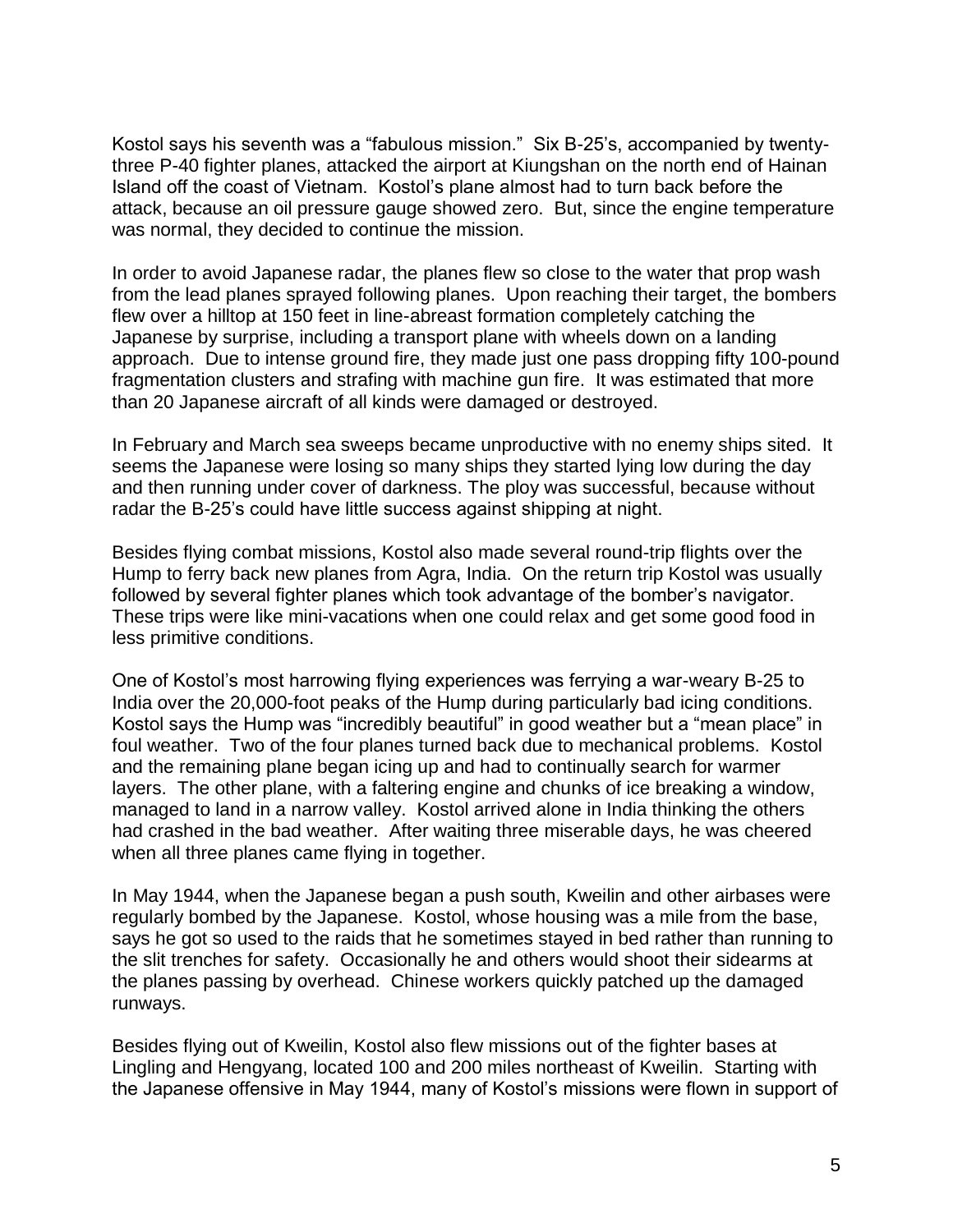Chinese Army ground troops, who were trying to prevent the Japanese from overrunning southwest China, including the American airbases. But on May 31 the fighter base at Hengyang was evacuated to Lingling. And within three weeks Lingling airbase was also abandoned.

Kostol's June 10<sup>th</sup> mission in support of ground troops was particularly successful. Northwest of Changsha the B-25's dropped parachuted fragmentation bombs and strafed with machine gun fire pack trains and troop columns. Kostol says a parachute was needed to slow the bomb's descent allowing the low-flying planes to clear the impact area to avoid being hit by the blast of their own bombs. Strafing passes were also made at tree-top level, so that Japanese troops had a hard time seeing the planes coming and passing by so fast they made difficult targets to hit.



Lt. Kostol, top center, and Crew in Training

In July 1944, with Hengyang airbase in Japanese hands, Kostol found himself bombing the base he had flown out of just a couple months earlier. According to the history of the squadron, the most successful mission in July was conducted by two planes, one of which was piloted by Kostol. Loaded with butterfly bombs and extra ammo, the two planes were sent out at night to strafe truck convoys. Locating several convoys they managed to destroy about a hundred trucks.

Kostol says that until his fateful  $37<sup>th</sup>$  mission, the planes he flew suffered very little damage due to poor Japanese anti-aircraft fire and excellent protection afforded by their fighter escort. They would find holes in the plane, but the worst hit they suffered was a shot out engine cylinder. None of his crewman were hit by enemy fire, but Kostol came close to being injured or killed when a dud 20 mm shell lodged beneath the armor plate under his seat.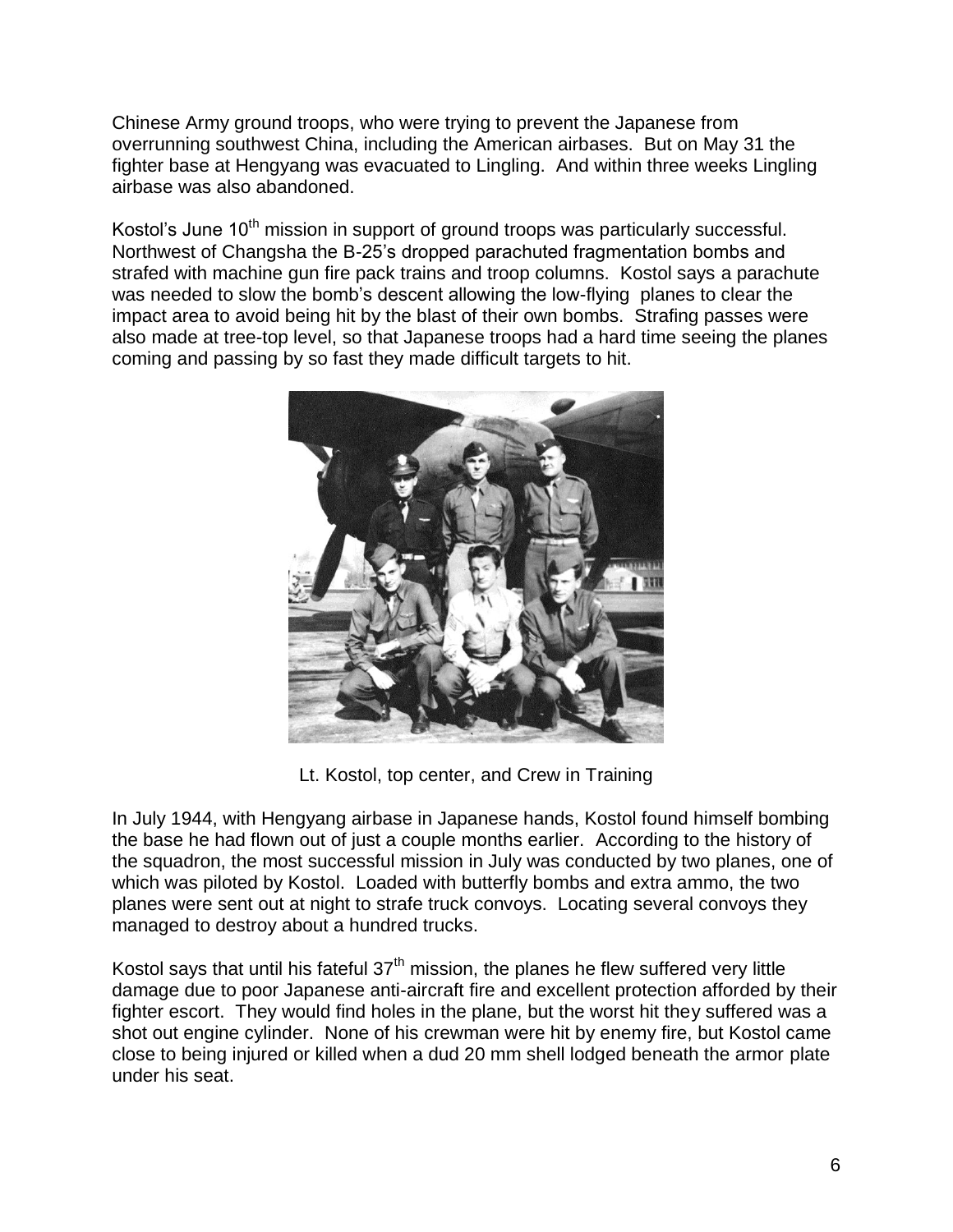Kostol says his closest brush with death was of his own doing. Making a low-level night bombing drop on shipping in the Yangtze River with just a quarter moon for lighting, he lost the horizon while banking sharply. Being that close to the water, he had almost no time to find the horizon before the plane might crash. Luckily he got his bearings in the nick of time and righted the plane. Kostol says the near-tragedy left him "drenched by a cold sweat."

Being at the end of the longest supply route of any unit in WWII, news of what was going on in the world was scarce. I asked Kostol what his thoughts were when he heard about the D-Day invasion of Europe on June 6, 1944. He said it wasn't that big of a deal. More important to him on that day was the news reported all day long by Radio Calcutta that B-29's flying out of China had conducted their first bombing raids of Japan.

In the spring of 1944 Kostol was made assistant operations officer for the 11<sup>th</sup> Bombardment Squadron. The operations officer was in charge of, among other duties, lining up planes and crews for missions. For several weeks Kostol filled in for the operations officer, who was suffering from malaria. About this time Kostol was promoted to 1<sup>st</sup> Lieutenant.



Carl Kostol in College after Discharge from Army Air Corps

During the time the operations officer was laid up, General Vincent ordered a bombing mission over Hong Kong. Weather reports indicated the area would be socked in by clouds, so, relying on Kostol's advice, the squadron commander delayed the mission. When Vincent found out he was furious and ordered an immediate mission. Due to the weather, the mission was a disaster, which raised Vincent's regard for Kostol's judgment.

Kostol hoped to use his new-found stature to eventually get assigned to the general's staff, a hope that would be dashed by his being shot down and sent back to the States, which was the military's practice. The military didn't want to run the risk that downed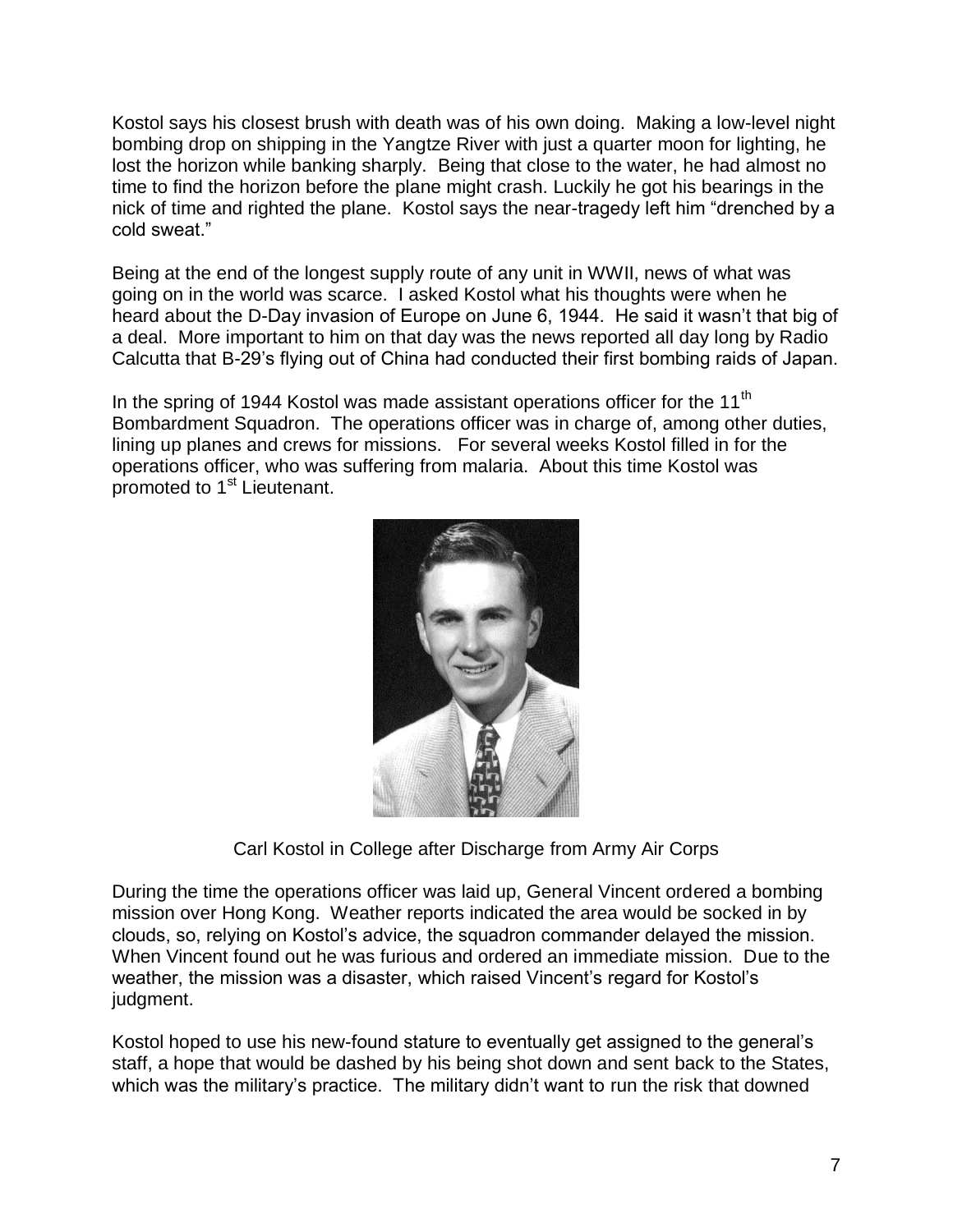pilots who had been helped by guerillas might fall into enemy's hands and be forced to divulge secrets about guerilla operations.

The downing of Kostol's plane, the Green Hornet, is recounted on page 64 of "The Record of the 11<sup>th</sup> Bombardment Squadron," published shortly after the end of the war:

"A most remarkable illustration of escape and evasion from enemy territory occurred in the period here under review. On August 17, in a high-level attack on the Yangtze River city of Kiukiang (Giugiang), one of our aircraft, piloted by  $1<sup>st</sup>$  Lt. Carl Kostol, was hit by flak while directly over the target. The ship burst immediately into flame and the crew of eight members was forced to bail out. The point at which this crew landed was less than five miles south of Kiukiang, deep in enemy territory and in an area thickly occupied and systematically patrolled by the Japanese. Yet in slightly more than three weeks the entire crew returned safely to Kweilin."

Kostol's  $37<sup>th</sup>$  and last mission involved twelve B-25's in two flights (groups) bombing the Kiukiang railroad yard on the Yangtze River about 350 miles southwest of Shanghai. The squadron commander led the first flight and Kostol was lead pilot of the second flight.

On this mission Kostol's crew of six was expanded to eight. Flying the lead plane, he had a navigator as well as a bombardier, when normally one person performed both duties. The rest of the regular crew consisted of a co-pilot, who was on his first combat mission, a radioman/waist gunner, an engineer/top-turret gunner, and a tail gunner. Plus on this mission there was also a photographer on board.

"Things go quickly," says Kostol about the downing of his plane. "Before you know it it's over." On his last mission, flying at 14,000 feet, Kostol's plane had just dropped its eight 250-pound bombs, when an exploding ack-ack shell hit the right engine. The copilot immediately reported flames coming from the engine. The extinguishers were employed but the flames came right back. Within a minute or two Kostol gave the order to bail out. Although the top hatch above the cockpit wasn't used, the co-pilot opened it, causing Kostol's shirt and billfold, which, due to the summer heat he had draped across the armor plate behind his seat, were sucked out of the plane.

Before Kostol could bail out, the right engine had already dropped off the plane. Kostol estimates that everyone was out of the plane within four to five minutes after it was hit. The seven members of Kostol's crew came down close together and quickly located each other. But being the last to bail out and delaying the opening of his parachute until the last moment to avoid detection by the Japanese, Kostol landed apart from his crew.

As the t-shirt clad Kostol hit the ground in a rice paddy, his knee made a loud popping sound but seemed to work o.k. Kostol was in good shape except for a cut to his arm he believes he sustained in bailing out. The injury would later result in a Purple Heart medal. Not only had Kostol lost his shirt and billfold, he was also without his sidearm, a .45-cal. pistol, the only time he had ever forgotten to take it along on a mission.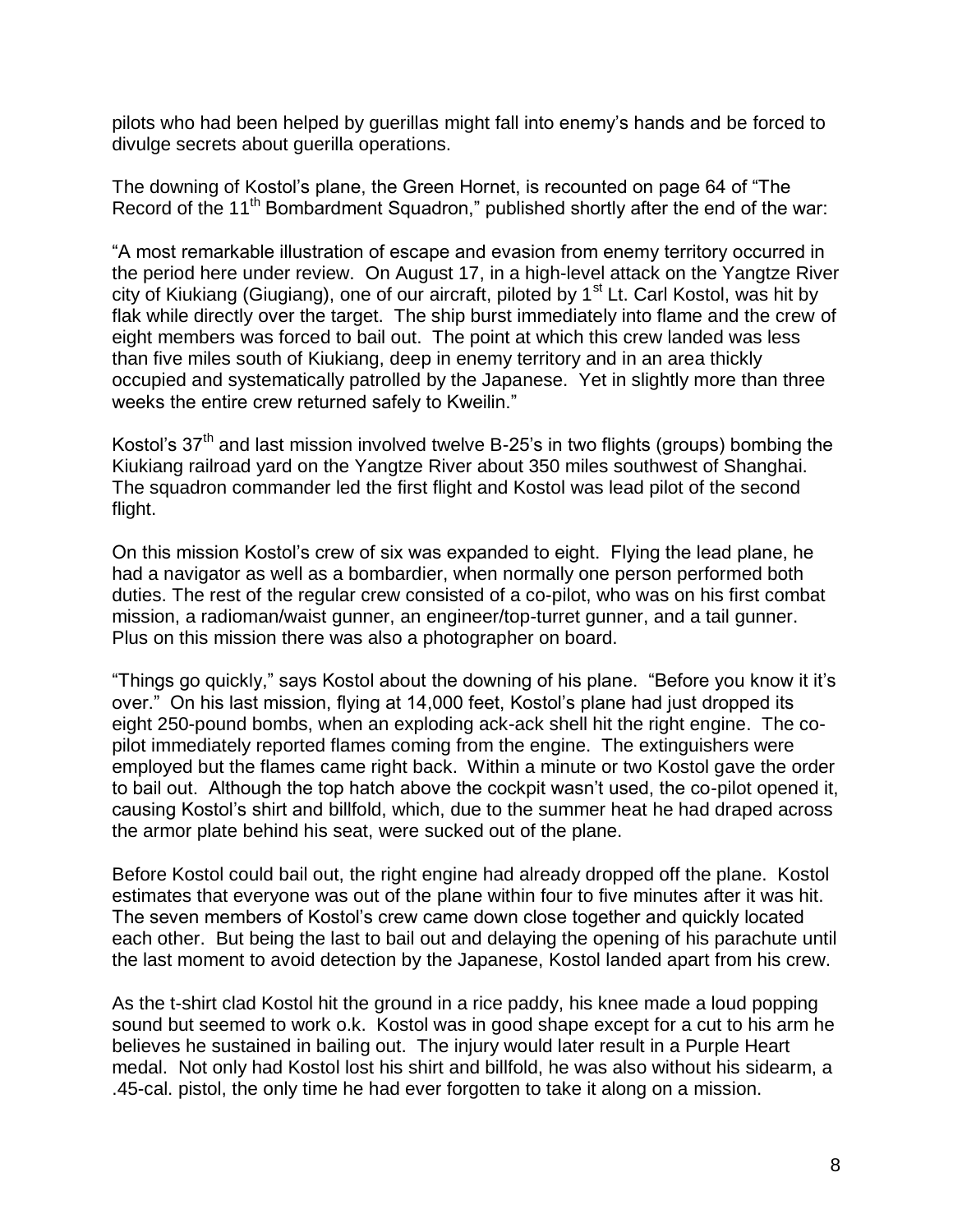An American P-51 fighter plane made a low pass right over the rice patty. After the war he found out the pilot was Tex Hill, one of the original Fighting Tigers of the American Volunteer Group under the command of General Claire Chenault. (In 1999 Hill was featured on a PBS television program about the Flying Tigers.) Seeing Kostol's plane go down and the men bail out, Hill followed them down to render assistance against the Japanese strafing a Japanese truck which may have been headed for the downed flyers. Kostol said that considering the high concentration of Japanese in the area Hill's actions were above and beyond the call of duty.

When I asked Kostol's wife, Virginia, what she thought about his war experiences, she remembered the first meeting of her husband and Hill at one of the Flying Tiger reunions they've attended over the years. Hill saw Kostol's name tag and said, "I always wondered what happened to you." He said he was going to throw out an escape kit if he had located any of the flyers.

Kostol set about right away cutting the shroud lines from the parachute so he could take the backpack with him. No sooner had he hidden the parachute than a Chinese farmer came running up to him. Through the use of his Chinese phrase book, which pilots called a "pointee-talkee," he made it known to the farmer that he wanted to get in contact with Chinese guerillas. For about an hour he jogged behind the farmer, who led him to his hut where he asked Kostol to remain while he got the guerillas.

Kostol could only wait and hope that the farmer would bring Chinese guerillas and not Japanese soldiers. The U.S. military offered a \$500 reward for the safe return of American fliers, a huge sum for the Chinese, but the Japanese also offered rewards. After an hour of anxious waiting, Kostol was extremely relieved when several guerillas showed up. They marched him several hours to their camp, where they had him lay low a week while Japanese activity died down.

When the other eleven crews returned to base, they reported seeing only seven parachutes. Although Kostol was presumed dead, the official message sent to his parents said only that he was missing in action. For his part, Kostol didn't get much information about his crew until he got back to his base almost a month after being downed and just three days after his crew had safely returned.

In order to earn their \$500 reward, these armed guerillas had to escort Kostol through 200 miles of Japanese-controlled territory and get him safely across enemy lines. Mostly the dozen guerillas and Kostol, dressed in native garb, moved at night and always on foot until across the frontline. Kostol says he walked so much he wore out a new pair of custom-made boots he had bought in India.

To assist with the language problem, the guerillas obtained the assistance of eighteenyear-old Kwei Yo Ting, who had learned a little English from his brothers who had worked for the English before the war. His brothers had rendered similar assistance in the successful return of football legend Tom Harmon and Rex Barber, who had also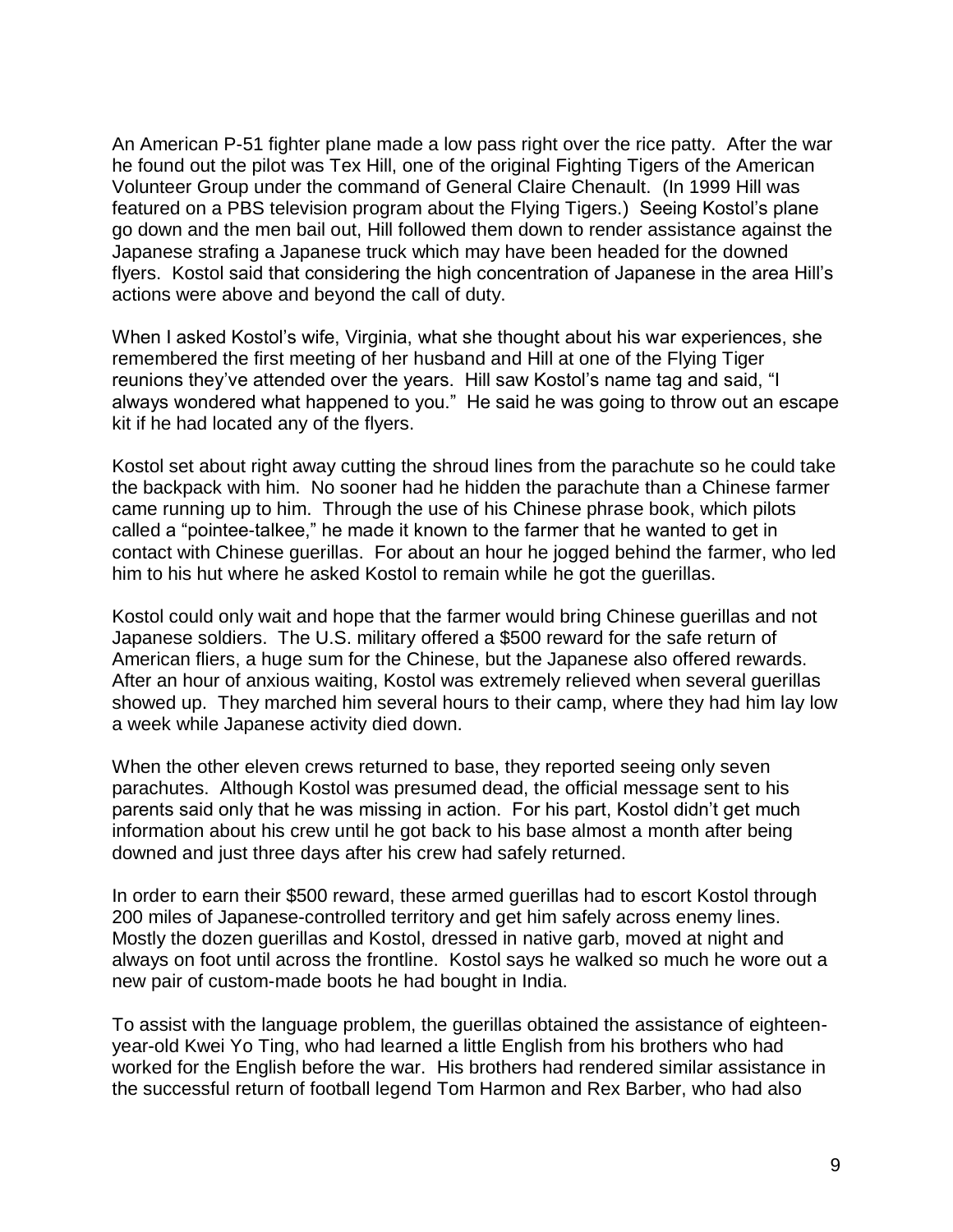been shot down in China. Barber, an Oregon resident, is famous for having shot down and killed Admiral Yamamoto, commander of the attack on Pearl Harbor. Ting's wife came along as cook, whose bread made Kostol sick. Ting's reward for helping rescue Kostol was a job at an American base.

Kostol was fascinated by how the guerilla's operated. When they entered a village, they simply commandeered whatever they needed: sleeping quarters, food, and even locals to carry their gear. If Kostol wanted chicken to eat, Ting would just go out and take one from a villager. That doesn't mean that life was comfortable. Although Kostol avoided getting malaria, pesky bedbugs were a menace that left his legs covered with black and blue marks. And, of course, they had to be ever vigilant for Japanese soldiers. Kostol says that if it weren't for the constant worry of being captured, his trip to freedom wasn't really that bad.

When they got close to the frontline, they marched for two nights and days. In order to stay awake, Kostol took a stimulant included in his survival pack. Kostol was sorry he took the pill, because it affected his judgment causing him to freak out when a person appeared on the road ahead of them at night.



Dr. Carl Kostol at Home Reminiscing About His WWII Experiences

Once safely south of the frontline, Kostol could move during the day and even had the luxury of a boat ride. Kostol found himself an instant celebrity. Besides being a downed pilot, often he was the first American locals had ever seen. Villages he passed through officially welcomed and feted him with parties, food, and drink, and then gave him a firecracker sendoff. The mayor of one village, where Kostol stayed two days, ordered a pig roasted in his honor and plied him with rice wine. The mayor, who inquired about the health of "Mr. (Henry) Ford," became so drunk that he was carried off in a sedan chair with persons on each side to keep him from falling out.